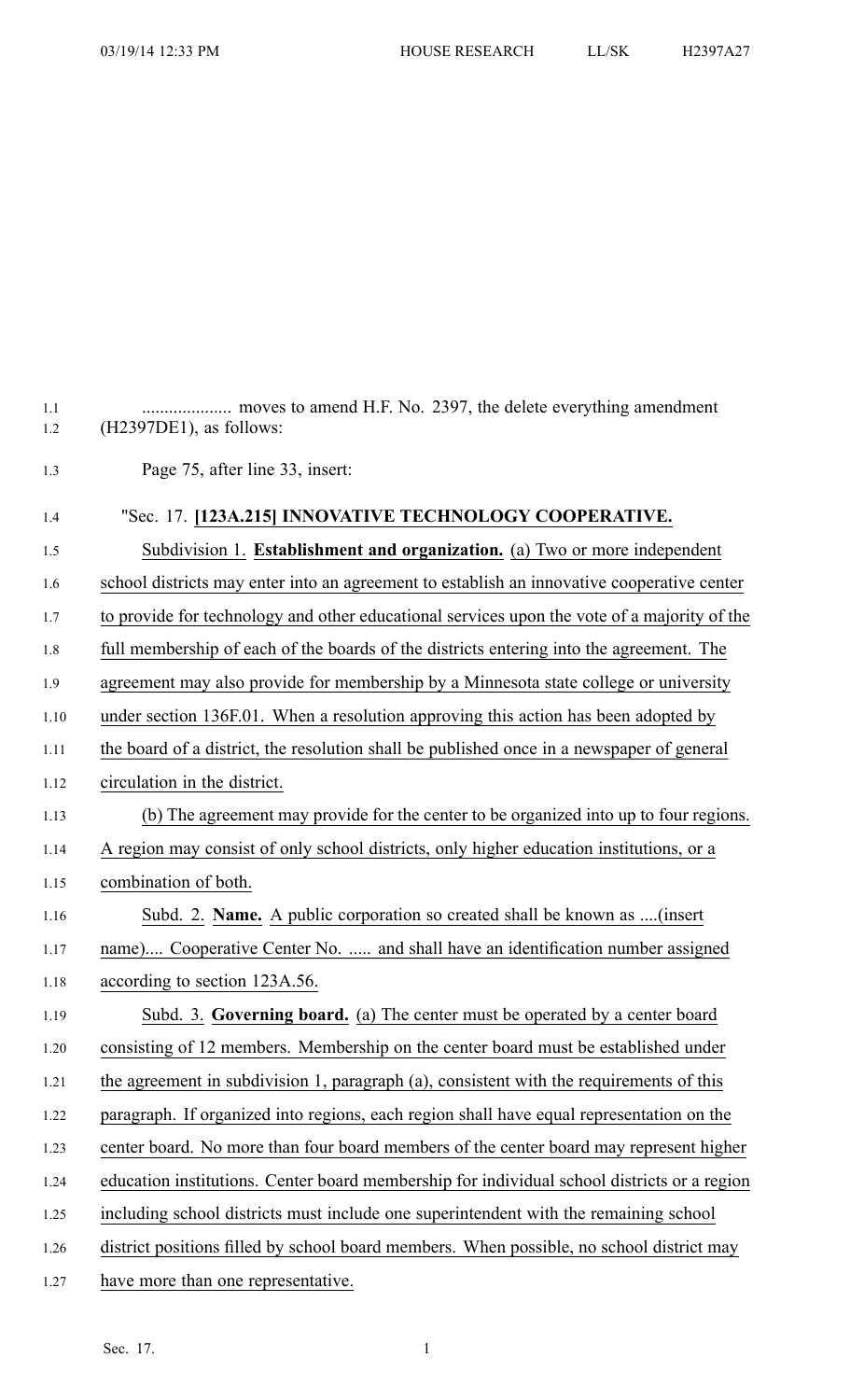| 2.1  | (b) The terms of office of the first members of the center board must be determined            |
|------|------------------------------------------------------------------------------------------------|
| 2.2  | by lot as follows: one-third of the members for one year, one-third of the members for two     |
| 2.3  | years, and the remainder of the members for three years, all terms to expire on June 30 of     |
| 2.4  | the appropriate year. Thereafter the terms shall be for three years commencing on July 1       |
| 2.5  | of each year. If a vacancy occurs on the center board, it must be filled by the district, by   |
| 2.6  | the members of the appropriate region, or by the higher education members, within 90           |
| 2.7  | days. A person appointed to the center board shall qualify as a center board member by         |
| 2.8  | filing with the chair a written certificate of appointment from the appointing school board.   |
| 2.9  | (c) The first meeting of a center board must be at a time mutually agreed upon by              |
| 2.10 | center board members. At this meeting, the center board must choose its officers and           |
| 2.11 | conduct any other necessary organizational business. Thereafter, the center board must         |
| 2.12 | meet on July 1 of each year or as soon thereafter as practicable pursuant to notice sent to    |
| 2.13 | all center board members by the chief executive officer of the center.                         |
| 2.14 | (d) The officers of the center board shall be a chair, vice-chair, clerk, and treasurer,       |
| 2.15 | no two of whom when possible shall be from the same school district. The chair shall           |
| 2.16 | preside at all meetings of the center board, except that in the chair's absence the vice-chair |
| 2.17 | shall preside. The clerk shall keep a complete record of the minutes of each meeting           |
| 2.18 | and the treasurer shall be the custodian of the funds of the center. Insofar as applicable,    |
| 2.19 | sections 123B.09, 123B.14, 123B.143, and 123B.147, shall apply to the board and officers       |
| 2.20 | of the center.                                                                                 |
| 2.21 | (e) A majority of the center board shall be a quorum. Any motion other than                    |
| 2.22 | adjournment shall pass only upon receiving a majority of the votes of the entire center        |
| 2.23 | board.                                                                                         |
| 2.24 | Subd. 4. Center powers and duties. (a) The center board shall have the general                 |
| 2.25 | charge of the business of the center. Where applicable, sections 123B.51 and 123B.52,          |
| 2.26 | subdivision 4, shall apply. The center board may not issue bonds on its behalf.                |
| 2.27 | (b) The center board may furnish technology offerings to any eligible person residing          |
| 2.28 | in any participating district and may provide any other educational programs or services       |
| 2.29 | agreed upon by the participating members. Academic offerings shall be provided only            |
| 2.30 | under the direction of properly licensed academic supervisory personnel.                       |
| 2.31 | (c) The center board must employ an executive director, contract with necessary                |
| 2.32 | qualified teachers and administrators, and may discharge the same for cause pursuant to        |
| 2.33 | section 122A.40. The authority for selection and employment of a director shall be vested      |
| 2.34 | in the center board. Notwithstanding the provisions of section 122A.40, subdivision 10 or      |
| 2.35 | 11, no individual shall have a right to employment as a director based on seniority or order   |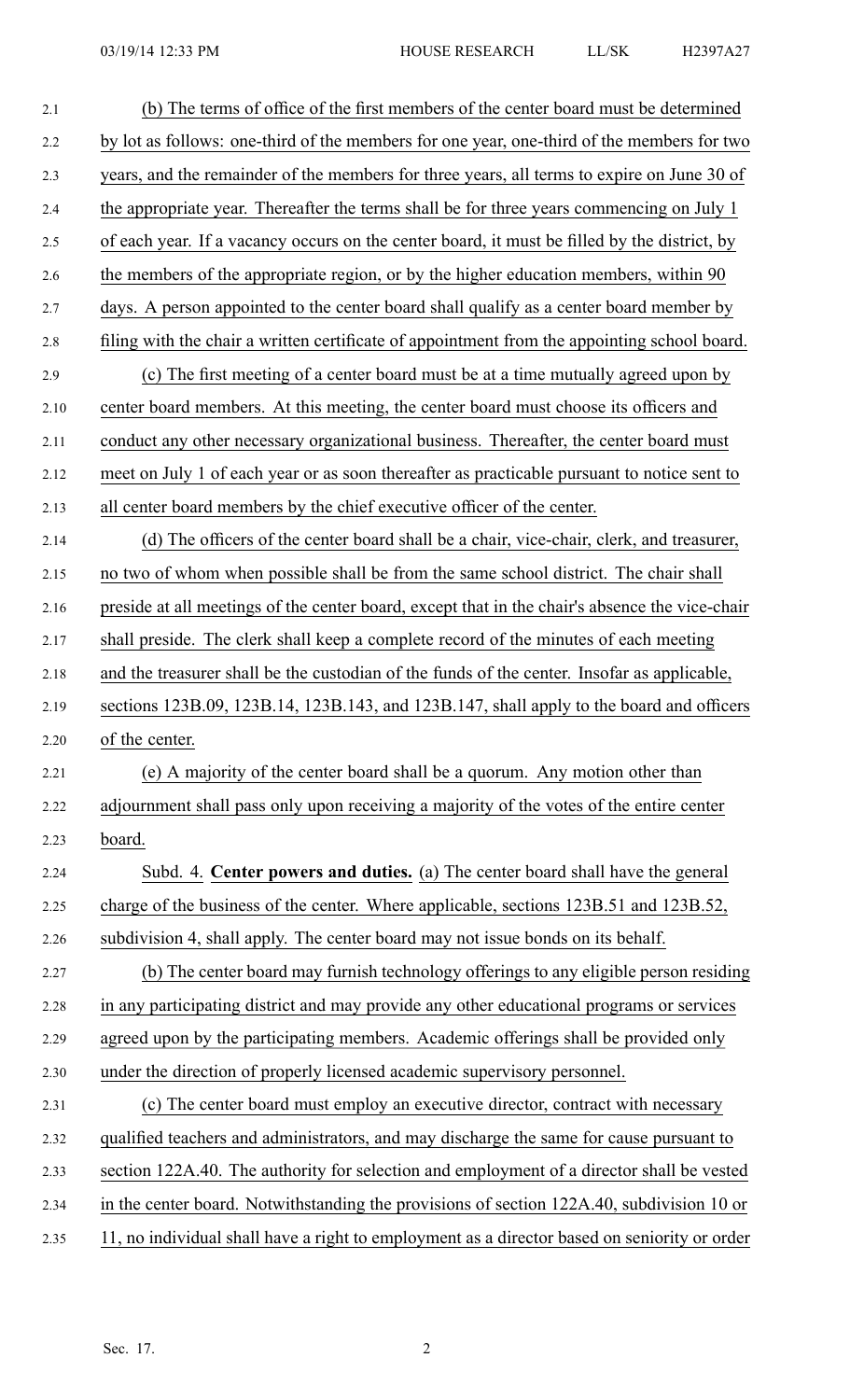| 3.1  | of employment by the center. The center board may employ and discharge other necessary        |
|------|-----------------------------------------------------------------------------------------------|
| 3.2  | employees and may contract for other services deemed necessary.                               |
| 3.3  | (d) The center board may prescribe rates of tuition for services provided to                  |
| 3.4  | nonmember students.                                                                           |
| 3.5  | Subd. 5. Finances. (a) The center board established under this section is a public            |
| 3.6  | corporation and agency and may receive and disburse federal, state, and local funds made      |
| 3.7  | available to it. A participating school district or member must not have any additional       |
| 3.8  | individual liability for the debts or obligations of the center except that assessment        |
| 3.9  | which has been certified as its proportionate share in accordance with paragraph (b) and      |
| 3.10 | subdivision 4. A member of the center board shall have the liability that is applicable to a  |
| 3.11 | member of an independent school district board. Any property, real or personal, acquired      |
| 3.12 | or owned by the center board for its purposes shall be exempt from taxation by the state or   |
| 3.13 | any of its political subdivisions.                                                            |
| 3.14 | (b) The center board may, in each year, for the purpose of paying any administrative,         |
| 3.15 | planning, operating, or capital expenses incurred or to be incurred, assess and certify       |
| 3.16 | to each participating school district its proportionate share of any and all expenses.        |
| 3.17 | This share must be based upon an equitable distribution formula agreed upon by the            |
| 3.18 | participating districts. Each participating district shall remit its assessment to the center |
| 3.19 | board within 30 days after receipt.                                                           |
| 3.20 | Subd. 6. Laws governing independent school districts apply. As of the effective               |
| 3.21 | date of the creation of any center as contained in the agreement establishing the center,     |
| 3.22 | the organization, operation, maintenance, and conduct of the affairs of the center shall be   |
| 3.23 | governed by the general laws relating to independent school districts of the state unless     |
| 3.24 | provided otherwise in statute. The center does not have the authority to issue bonds or       |
| 3.25 | impose a property tax levy.                                                                   |
| 3.26 | Subd. 7. Addition and withdrawal of districts. Upon approval by majority vote of              |
| 3.27 | a school board and of the center board, an adjoining district may become a member in          |
| 3.28 | the center and be governed by the provisions of this section and the agreement in effect.     |
| 3.29 | Any participating district may withdraw from the center and from the agreement in effect      |
| 3.30 | by a majority vote of the full board membership of the participating district desiring        |
| 3.31 | withdrawal and upon compliance with provisions in the agreement establishing the center.      |
| 3.32 | Upon receipt of the withdrawal resolution reciting the necessary facts, the center board      |
| 3.33 | must file a certified copy with the county auditors of the counties affected. The withdrawal  |
| 3.34 | shall become effective at the end of the next following school year, but the withdrawal       |
| 3.35 | shall not affect the continued liability of the withdrawing district for liabilities incurred |
| 3.36 | prior to the effective withdrawal date.                                                       |